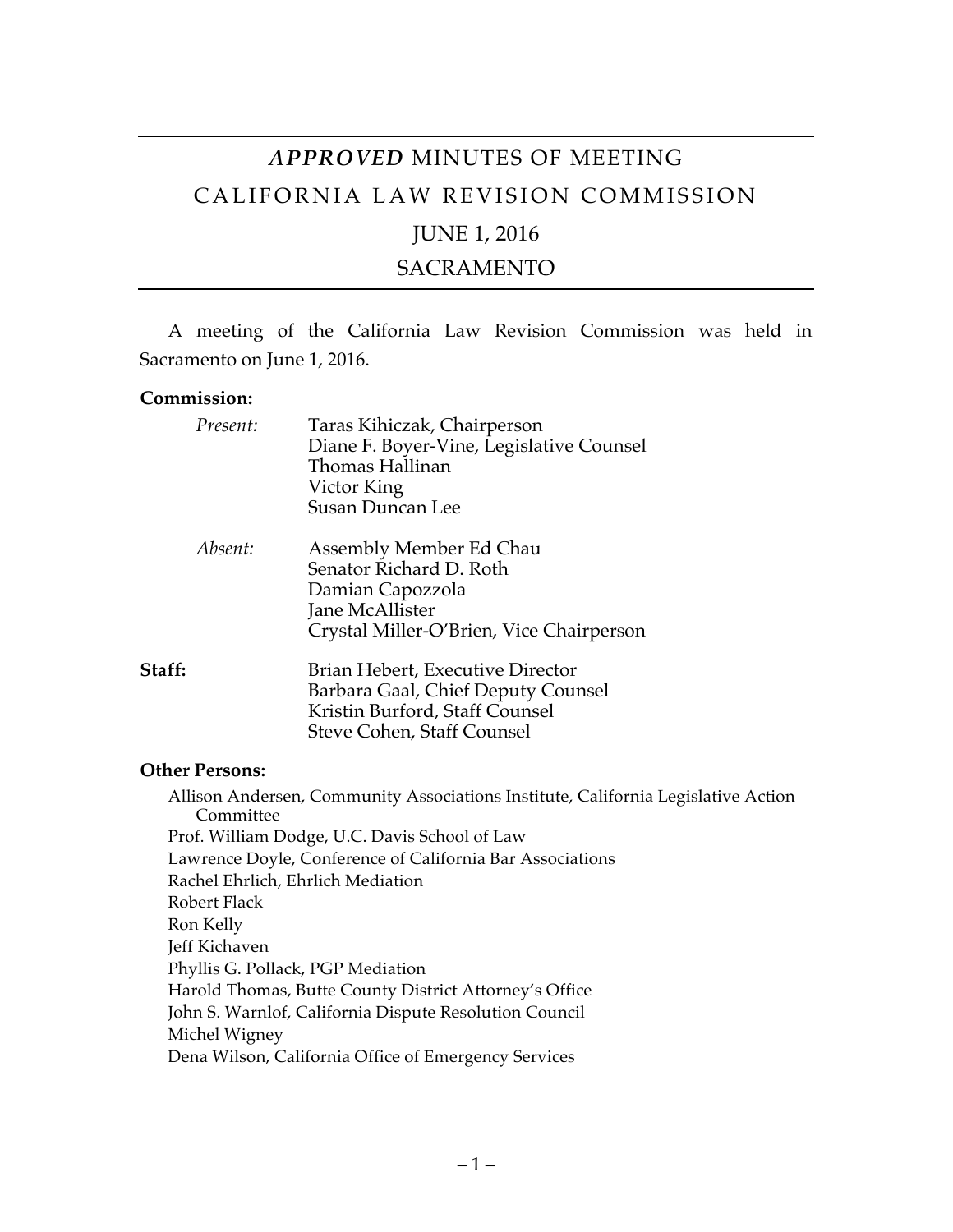| CONTENTS |
|----------|
|----------|

| Study D-1200 – Recognition of Tribal and Foreign Court Money Judgments 3                  |  |
|-------------------------------------------------------------------------------------------|--|
|                                                                                           |  |
| Study H-859 - Common Interest Developments: Mechanics Liens and Common Area4              |  |
| Study K-402 - Relationship Between Mediation Confidentiality and Attorney Malpractice and |  |
|                                                                                           |  |
|                                                                                           |  |
|                                                                                           |  |

#### 1 **APPROVAL OF ACTIONS TAKEN**

 Unless otherwise indicated, the Commission decisions noted in these Minutes were approved by all members present at the meeting. If a member who was present at the meeting voted against a particular decision, abstained from voting, or was not present when the decision was made, that fact will be noted below. (*Commissioner Boyer-Vine was not present for the discussion of Studies G-301, H-*

7 *859, K-402, or R-100.*)

# 8 MINUTES OF APRIL 14, 2016, COMMISSION MEETING

9 Memorandum 2016-20 presented a draft of the Minutes of the April 14, 2016,

10 Commission meeting. The Commission approved the Minutes as submitted.

# 11 ADMINISTRATIVE MATTERS

### 12 **Report of Executive Director**

13 The Executive Director introduced Michel Wigney, a third-year student at 14 U.C. Davis School of Law, who is currently serving the Commission as a law

- 15 student assistant.
- 16 **Commissioner Suggestions**
- 17 No Commissioner suggestions were made.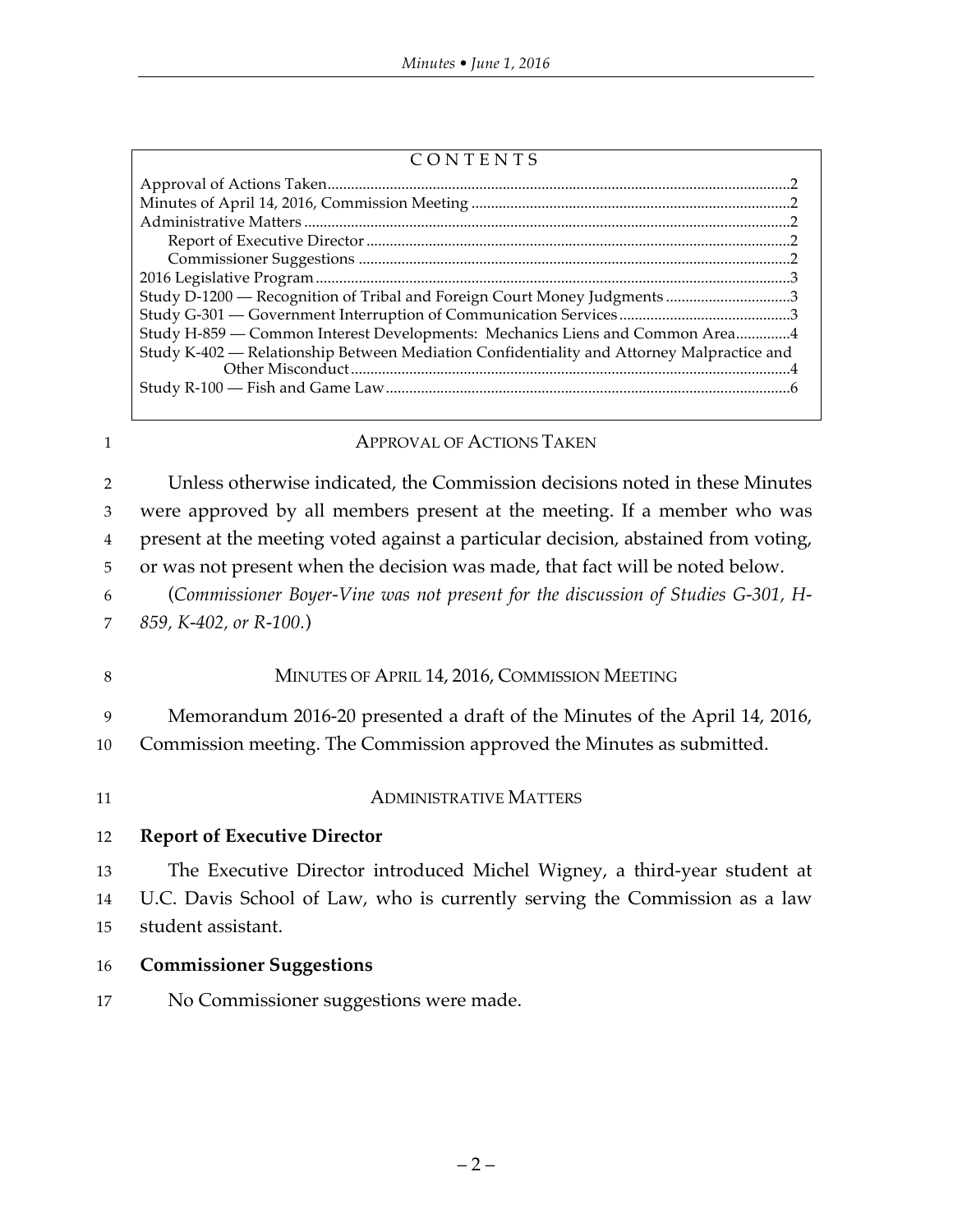| 1                                                                              | <b>2016 LEGISLATIVE PROGRAM</b>                                                                                                                                                                                                                                                                                                                                                                                                                                                                                                                                                                                                                                                                                                                                                                                                                                                                                          |  |
|--------------------------------------------------------------------------------|--------------------------------------------------------------------------------------------------------------------------------------------------------------------------------------------------------------------------------------------------------------------------------------------------------------------------------------------------------------------------------------------------------------------------------------------------------------------------------------------------------------------------------------------------------------------------------------------------------------------------------------------------------------------------------------------------------------------------------------------------------------------------------------------------------------------------------------------------------------------------------------------------------------------------|--|
| $\overline{2}$                                                                 | The Commission considered Memorandum 2016-21, discussing the status of                                                                                                                                                                                                                                                                                                                                                                                                                                                                                                                                                                                                                                                                                                                                                                                                                                                   |  |
| $\mathfrak{Z}$                                                                 | its 2016 Legislative Program. No Commission action was required or taken.                                                                                                                                                                                                                                                                                                                                                                                                                                                                                                                                                                                                                                                                                                                                                                                                                                                |  |
| $\overline{4}$                                                                 | STUDY D-1200 — RECOGNITION OF TRIBAL AND FOREIGN COURT MONEY JUDGMENTS                                                                                                                                                                                                                                                                                                                                                                                                                                                                                                                                                                                                                                                                                                                                                                                                                                                   |  |
| 5                                                                              | The Commission considered Memorandum 2016-22 and its First Supplement,                                                                                                                                                                                                                                                                                                                                                                                                                                                                                                                                                                                                                                                                                                                                                                                                                                                   |  |
| 6                                                                              | presenting a draft tentative recommendation.                                                                                                                                                                                                                                                                                                                                                                                                                                                                                                                                                                                                                                                                                                                                                                                                                                                                             |  |
| 7                                                                              | The Commission made the following decisions:                                                                                                                                                                                                                                                                                                                                                                                                                                                                                                                                                                                                                                                                                                                                                                                                                                                                             |  |
| 8<br>9<br>10<br>11<br>12<br>13<br>14<br>15<br>16<br>17<br>18<br>19<br>20<br>21 | The Comment to Code of Civil Procedure Section 1716 was revised<br>to include the language shown on page 3 of the First Supplement,<br>to emphasize that the definition of "due process" in the Tribal<br>Court Judgment Act does not apply to foreign-country judgments.<br>The staff will review the draft preliminary part to ensure that it is<br>compatible with that understanding.<br>The tentative recommendation should repeal the "sunset"<br>provision that governs the Tribal Court Judgment Act. This does<br>not require any change to the draft tentative recommendation.<br>The Comment to Code of Civil Procedure Section 1716 was revised<br>$\bullet$<br>to include the language shown on page 2 of the First Supplement,<br>with one change. The Comment will indicate that the omission of<br>Uniform Law Commission commentary "does not necessarily"<br>imply disapproval of the omitted comment. |  |
| 22                                                                             | With the changes discussed above, the Commission approved the draft for                                                                                                                                                                                                                                                                                                                                                                                                                                                                                                                                                                                                                                                                                                                                                                                                                                                  |  |
| 23                                                                             | circulation as a tentative recommendation.                                                                                                                                                                                                                                                                                                                                                                                                                                                                                                                                                                                                                                                                                                                                                                                                                                                                               |  |
| 24                                                                             | STUDY G-301 — GOVERNMENT INTERRUPTION OF COMMUNICATION SERVICES                                                                                                                                                                                                                                                                                                                                                                                                                                                                                                                                                                                                                                                                                                                                                                                                                                                          |  |
| 25                                                                             | The Commission considered Memorandum 2016-23, presenting a staff draft                                                                                                                                                                                                                                                                                                                                                                                                                                                                                                                                                                                                                                                                                                                                                                                                                                                   |  |
| 26                                                                             | tentative recommendation regarding government interruption of communication                                                                                                                                                                                                                                                                                                                                                                                                                                                                                                                                                                                                                                                                                                                                                                                                                                              |  |
| 27                                                                             | services.                                                                                                                                                                                                                                                                                                                                                                                                                                                                                                                                                                                                                                                                                                                                                                                                                                                                                                                |  |
| 28                                                                             | The Commission approved the draft for circulation as a tentative                                                                                                                                                                                                                                                                                                                                                                                                                                                                                                                                                                                                                                                                                                                                                                                                                                                         |  |
| 29                                                                             | recommendation.                                                                                                                                                                                                                                                                                                                                                                                                                                                                                                                                                                                                                                                                                                                                                                                                                                                                                                          |  |
| 30                                                                             | Once the tentative recommendation has been publicly released, the staff will                                                                                                                                                                                                                                                                                                                                                                                                                                                                                                                                                                                                                                                                                                                                                                                                                                             |  |
| 31                                                                             | contact the Contractors State License Board, the Department of Consumer                                                                                                                                                                                                                                                                                                                                                                                                                                                                                                                                                                                                                                                                                                                                                                                                                                                  |  |
| 32                                                                             | Affairs, and the Public Utilities Commission to request their input on issues                                                                                                                                                                                                                                                                                                                                                                                                                                                                                                                                                                                                                                                                                                                                                                                                                                            |  |
| 33                                                                             | affecting their agencies.                                                                                                                                                                                                                                                                                                                                                                                                                                                                                                                                                                                                                                                                                                                                                                                                                                                                                                |  |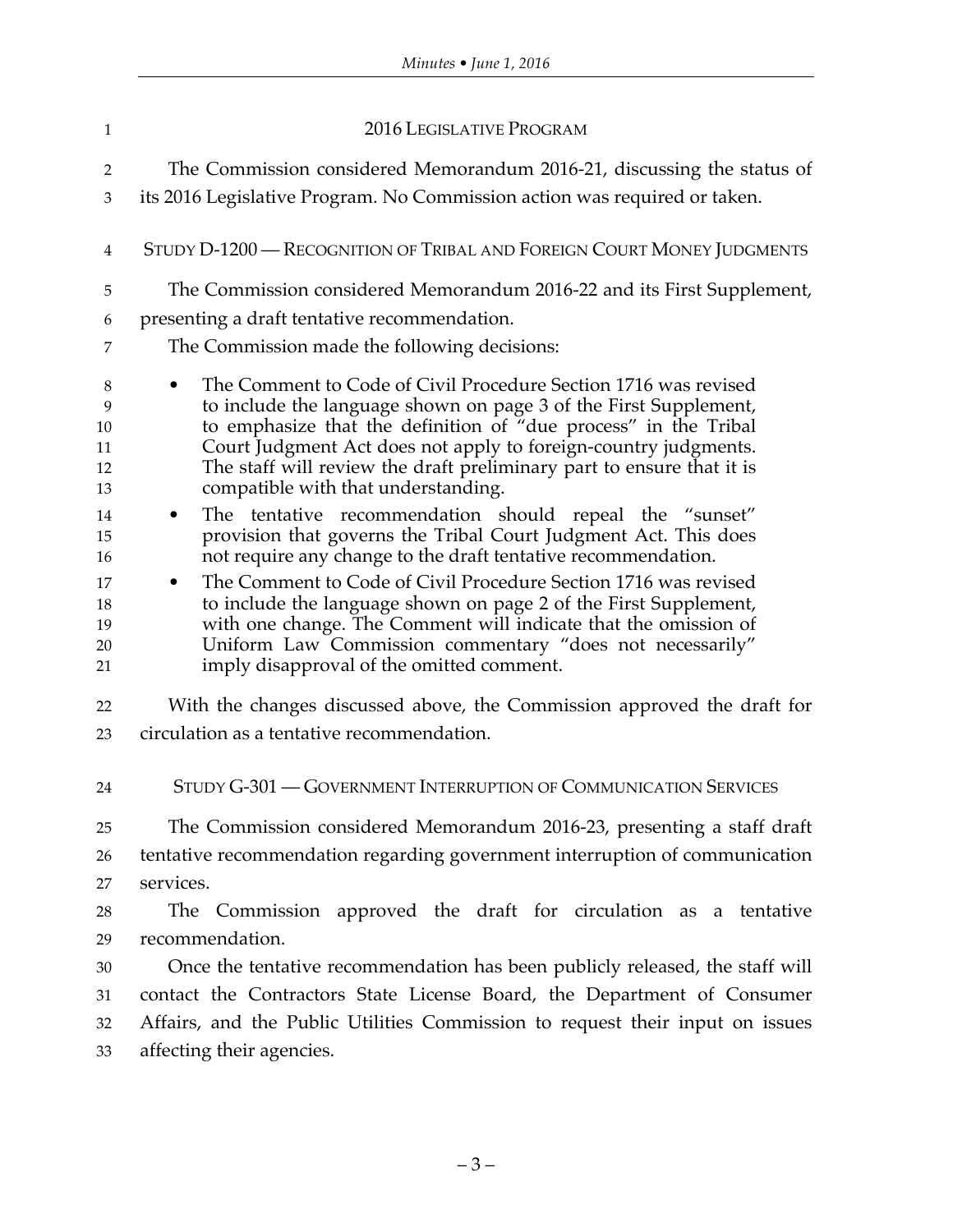| $\mathbf{1}$                           | STUDY H-859 - COMMON INTEREST DEVELOPMENTS:                                                                                                                                                                                                                                                                                                                                                                         |  |
|----------------------------------------|---------------------------------------------------------------------------------------------------------------------------------------------------------------------------------------------------------------------------------------------------------------------------------------------------------------------------------------------------------------------------------------------------------------------|--|
| $\overline{2}$                         | <b>MECHANICS LIENS AND COMMON AREA</b>                                                                                                                                                                                                                                                                                                                                                                              |  |
| 3<br>4                                 | The Commission considered Memorandum 2016-24, presenting a staff draft<br>tentative recommendation relating to the application of mechanics lien law to                                                                                                                                                                                                                                                             |  |
| 5                                      | common interest developments.                                                                                                                                                                                                                                                                                                                                                                                       |  |
| 6                                      | The Commission approved the draft for circulation as a tentative                                                                                                                                                                                                                                                                                                                                                    |  |
| 7                                      | recommendation.                                                                                                                                                                                                                                                                                                                                                                                                     |  |
| 8                                      | STUDY K-402 — RELATIONSHIP BETWEEN MEDIATION CONFIDENTIALITY AND                                                                                                                                                                                                                                                                                                                                                    |  |
| 9                                      | <b>ATTORNEY MALPRACTICE AND OTHER MISCONDUCT</b>                                                                                                                                                                                                                                                                                                                                                                    |  |
| 10                                     | The Commission considered Memorandum 2016-27 (preliminary <i>in camera</i>                                                                                                                                                                                                                                                                                                                                          |  |
| 11                                     | filtering), Memorandum 2016-28 (existing in camera approaches), Memorandum                                                                                                                                                                                                                                                                                                                                          |  |
| 12                                     | 2016-29 (scope of public disclosure), and Memorandum 2016-30 (public                                                                                                                                                                                                                                                                                                                                                |  |
| 13                                     | comment) and its First Supplement. The Commission also considered two letters                                                                                                                                                                                                                                                                                                                                       |  |
| 14                                     | that arrived shortly before the meeting, which are attached to the Second                                                                                                                                                                                                                                                                                                                                           |  |
| 15                                     | Supplement to Memorandum 2016-30.                                                                                                                                                                                                                                                                                                                                                                                   |  |
| 16                                     | The Commission's decisions are reported below.                                                                                                                                                                                                                                                                                                                                                                      |  |
| 17                                     | Memorandum 2016-27: Preliminary In Camera Filtering                                                                                                                                                                                                                                                                                                                                                                 |  |
| 18                                     | The Commission directed the staff to further investigate and report back on                                                                                                                                                                                                                                                                                                                                         |  |
| 19                                     | two concepts for preliminary in camera filtering of a legal malpractice case that                                                                                                                                                                                                                                                                                                                                   |  |
| 20                                     | alleges mediation misconduct:                                                                                                                                                                                                                                                                                                                                                                                       |  |
| 21<br>22<br>23<br>24<br>25<br>26<br>27 | (1) A mandatory pre-filing Early Neutral Evaluation Conference<br>("ENEC") conducted by a private mediator (preferably with legal<br>malpractice expertise), not by a judicial officer. As conceived by<br>the Commission, this ENEC would be an opportunity for the<br>putative parties to try to resolve their differences in private and<br>thereby keep their mediation communications from becoming<br>public. |  |
| 28<br>29<br>30<br>31                   | (2) An approach modeled on Civil Code Section 1714.10 (alleged<br>conspiracy between attorney and client), but conducted in a<br>manner that would protect mediation communications from<br>public disclosure.                                                                                                                                                                                                      |  |
| 32                                     | These options would not necessarily have to focus solely on achieving                                                                                                                                                                                                                                                                                                                                               |  |
| 33<br>$\bigcap$                        | settlement; they could perhaps also address the proper use of mediation<br>oppumunicationa if the legal malayestics assempessed                                                                                                                                                                                                                                                                                     |  |

communications if the legal malpractice case proceeds.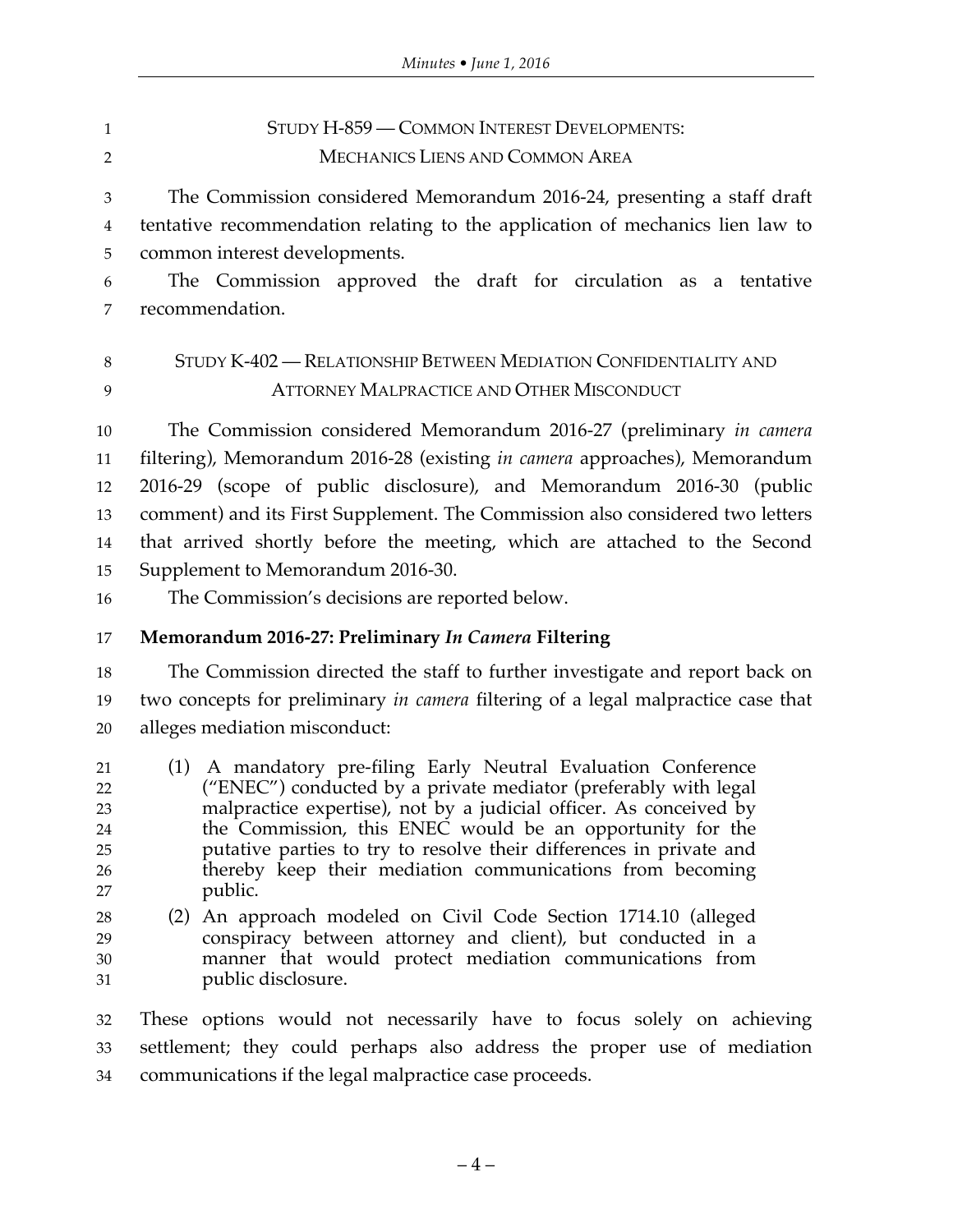Among other things to consider, the staff should explore the possibility of providing notice to all mediation participants whose communications might be disclosed as the case progresses. The staff should prioritize its work on these concepts, but may bring other possible approaches to the Commission's attention as appears appropriate.

**Memorandum 2016-28: Existing** *In Camera* **Approaches**

 No Commission action was required or taken in connection with Memorandum 2016-28, which reiterates previously presented information on existing *in camera* approaches to the intersection of mediation confidentiality and mediation misconduct.

# **Memorandum 2016-29: Scope of Public Disclosure**

 Under the Commission's proposed new mediation confidentiality exception, evidence of mediation communications would sometimes be disclosed and used in a legal malpractice case that alleges mediation misconduct. The Commission discussed whether its proposal should restrict public access to such evidence.

In particular, the Commission considered three main options:

- (1) No special restrictions on public access.
- (2) Only restrict public access with regard to a determination of admissibility.
- (3) Require or permit a court to more broadly restrict public access.

 These options are described in greater detail at pages 3-4 of Memorandum 2016- 29.

 Aside from possible preliminary *in camera* filtering (see above), the Commission decided not to propose any special restrictions on public access. In other words, it chose Option #1.

 The Commission made clear that this would not preclude a court from using existing procedural mechanisms to restrict public access. For example, a party could seek a sealing order pursuant to the existing rules governing sealing of court records (Cal. R. Ct. 8.45-8.47, 2.550-2.551).

**Memorandum 2016-30 and Its Supplements: Public Comment**

 The Commission heard from members of the audience who wished to speak. Among other things, questions surfaced regarding the availability of relevant data from the State Bar.